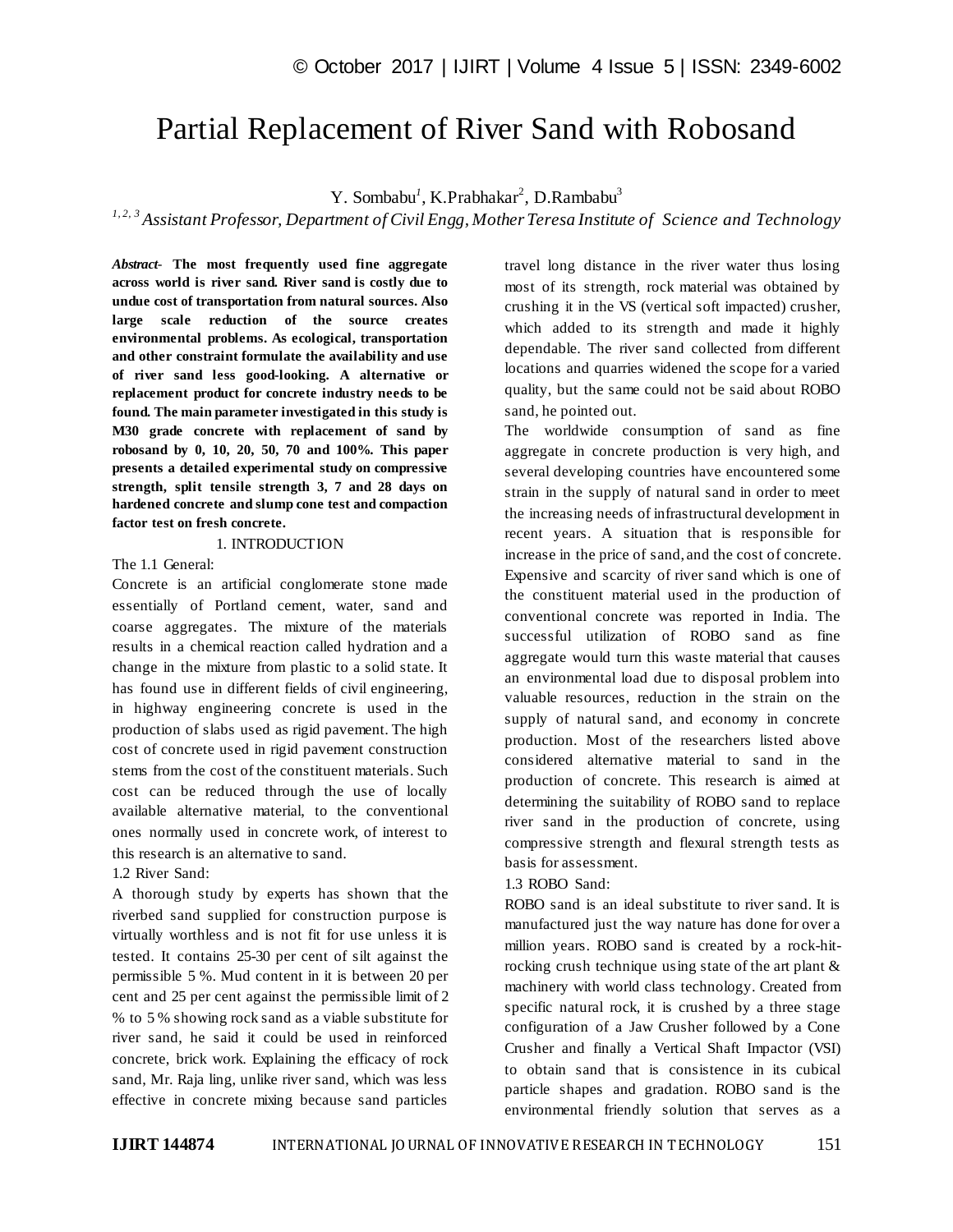perfect substitute for the fast depleting and excessively mined river sand, which is so essential for percolating and storing rain water in deep underground pockets and protects the ground water tables. ROBO sand 0-4.75mm is suitable for all concrete preparations and is used across all segments such as Independent Houses, Builders, RMC Plants, Concrete Batching Plants and Infrastructure Concrete Works.

The cubical particle shape helps make concrete more cohesive A perfect gradation ensures fewer voids and increases the compressive strength. Well balanced physical and chemical properties of ROBO sand make for more durable buildings. ROBO sand is produced under controlled conditions with raw material from a single source resulting in very consistent quality with no seasonal fluctuations. The complete absence of deleterious materials eliminates wastage and works out economical for use in concrete. An optimum level of fineness content helps overcome deficiencies of concrete such as segregation, bleeding, voids and honey combing. Easy availability of ROBO sand in huge quantities around the year leads to execution of construction projects on time. ROBO sand is an eco-friendly product and its helps to conserve nature by preventing depletion of ground water levels.

1.3 Need for ROBO Sand Utilization:

The sand available in the riverbed is very coarse and contains very much percentage of silt and clay. The silt and the clay presents in the sand reduce the strength of the concrete and holds dampness. Fine particles below 600 microns must be up to at least 30% to 50% for good results. At present these particles are not present in river sand up to the required quantity. The natural river sand is the product of sedimentation. Mica, coal, fossils and other organic impurities

are present in the river sand. The increase of these impurities above certain percentage makes the sand useless for concrete work. There is discrepancy in the sand in two trucks lifted from same source. Hence for important work and to achieve the quality each truck of sand should be tested. For getting required fineness module the sand should be sieved. In routine average wastage of sieving are about 35% and extra labour cost involved. For this reason to fulfil the requirement of fine aggregate (Sand) some alternative material must be found. In foreign

countries alternative to river sand is already in use. Fine cubical particles of stone below 4.75 mm are used, to replace the river sand. Such a particle is the crushed quarry dust which is called as ROBO sand that can be used for replacement of river sand in concrete.

1.4 Advantages of ROBO Sand:

• *Greater Durability*:

ROBO Sand has balanced physical and chemical properties that can withstand any aggressive environmental and climatic conditions as it has enhanced durability, greater strength and overall economy. Usage of ROBO Sand can overcome the defects occurring in concrete such as honey combing, segregation, voids, capillary etc.

• High Strength:

The superior shape, proper gradation of fines, smooth surface texture and consistency in production parameter of chemically stable sands provides greater durability and higher strength to concrete by overcoming deficiencies like segregation, bleeding, honey combing, voids and capillary.

Greater Workability:

The crusher dust is flaky and angular in shape which is troublesome in working. There is no plasticity in the mortar which makes it even difficult for the mason to work, whereas the cubical shape with grounded edge and superior gradation gives good plasticity to mortar providing excellent workability.

Offsets Construction Defects:

ROBO Sand has optimum initial and final setting time as well as excellent fineness which will help to overcome the deficiencies of concrete such as segregation, bleeding, honeycombing, voids and capillary.

Economy:

Usage of ROBO Sand can drastically reduce the cost since like river sand, it does not contain impurities and wastage is NIL. In International Construction Scenario, no river sand is used at all, only sand is manufactured and used, which gives superior strength and its cubical shape ensures significant reduction in the cement.

Eco-Friendly:

ROBO Sand is the only alternative to river sand. Dredging of river beds to get river sand will lead to environmental disaster like ground water depletion, water scarcity, threat to the safety of bridges, dam"s etc. Beside with the Government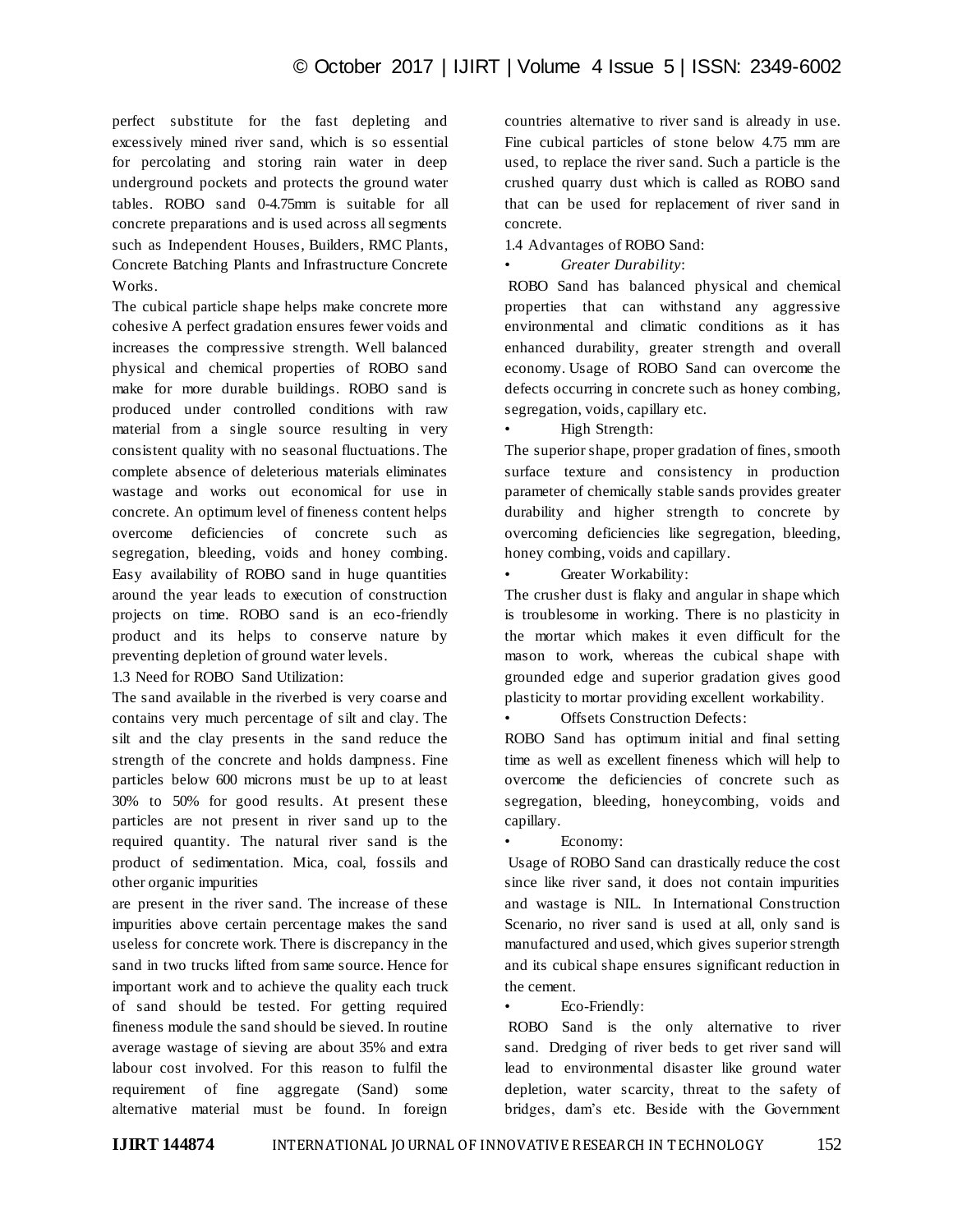contemplating ban on dredging of River beds to quarry river sand, as part of the growing concern for environment protection, ROBO Sand will be the only available option.

## 2. LITERATURE REVIEW

### *Naveen Kumar & B. Siva Babu*

The study of replacement of river sand in concrete with rock sand that the suitability of Crushed Rock fine (CRF) to replace river sand in concrete production for use in rigid pavement was investigated. Strength tests are studied with River sand and Artificial Sand, for Low grade concrete and high grade concrete. 7 days Peak compressive strength values for Low grade concrete and High grade concrete 174.81 Kg/cm 2 and 441 Kg/cm 2 respectively was obtained with River sand, with the replacement of river sand with CRF, as against values of 186.67 Kg/cm 2 and 468.14 Kg/cm 2, obtained. Based on economic analysis and results of tests, river sand replaced with CRF is recommended for use in the production of concrete for use in rigid pavement. Conservation of river sand in addition to better ways of disposing wastes from the quarry sites are some of the merits of using CRF.

*Nagabhushana and H. Sharada bai* 

Studied that Concrete is a major building material which is used in construction throughout the world. It is extremely versatile and is used for all types of structures. Due to rapid growth in construction activity, the consumption of concrete is increasing every year. This results in excessive extraction of natural aggregates. The use of these materials is being constrained by urbanization, zoning regulations, increased cost and environmental concern. Thus, it is becoming inevitable to use alternative materials for aggregates in concrete which include recycled aggregates, fly ash, manufactured sand, crushed rock powder etc. The use of such materials not only results in conservation of natural resources but also helps in maintaining good environmental conditions. The present investigation aims in the study of properties of mortar and concrete in which Crushed Rock Powder (CRP) is used as a partial and full replacement for natural sand. For mortar, CRP is replaced at 20% 40%, 60%, 80% and 100%. The basic strength properties of concrete were investigated by replacing natural sand by CRP at replacement levels of 20%, 30% and 40%. The use of sand in construction results in excessive sand mining which is objectionable. Due to rapid growth in construction activity, the available sources of natural sand are getting exhausted. (Palaniraj, 2003) Also, good quality sand may have to be transported from long distance, which adds to the cost of construction. In some cases, natural sand may not be of good quality. Therefore, it is necessary to replace natural sand in concrete by an alternate material either partially or completely without compromising the quality of concrete.

*V. Bhikshma, R. Kishore & C.V. Raghu Pathi* experimented that Sand is basic concrete making construction material required in large quantities. Hence, in the present scenario, it is necessary to find the most suitable substitute for sand, easy to produce and has all the required qualities for use in concrete. Manufactured sand is one among such materials to replace river sand, which can be used as an alternative fine aggregate in mortars and concretes. To attain the set out objectives of the present investigation, M50 grade concrete has been considered. Strength properties such as cube compressive strength and flexural strength of beams, and load carrying capacity, moment carrying capacity, behavior of strains in compression as well as tension fibers and cracking patterns have been studied for the grade of concrete. In this paper a total of 15 cube specimens  $150 \times 150 \times 150$  mm and 10 beam specimens of size  $1500 \times 150 \times 230$  mm were cast for testing. The results have been compared for the specimens made with natural fine aggregate

N. Vivek experimented as environmental, transportation and other constraints make the availability and use of natural sands less attractive for the concrete producer, a substitute or replacement product for the concrete industry needs to be found. Manufactured sands have been around for a considerable time. However, manufactured sand people around the world generally try to synthesize natural sands, rather than taking advantage of the many properties that good manufactured sand can offer, to enhance the performance of concrete. Manufactured sand is becoming widely used around the world. Understanding of the differences between manufactured sand and natural sand is becoming increasingly important. The acceptance of what were once considered high percentages of minus*75* micron (200 meshes) materials in manufactured sands, along with the introduction of specifications on sand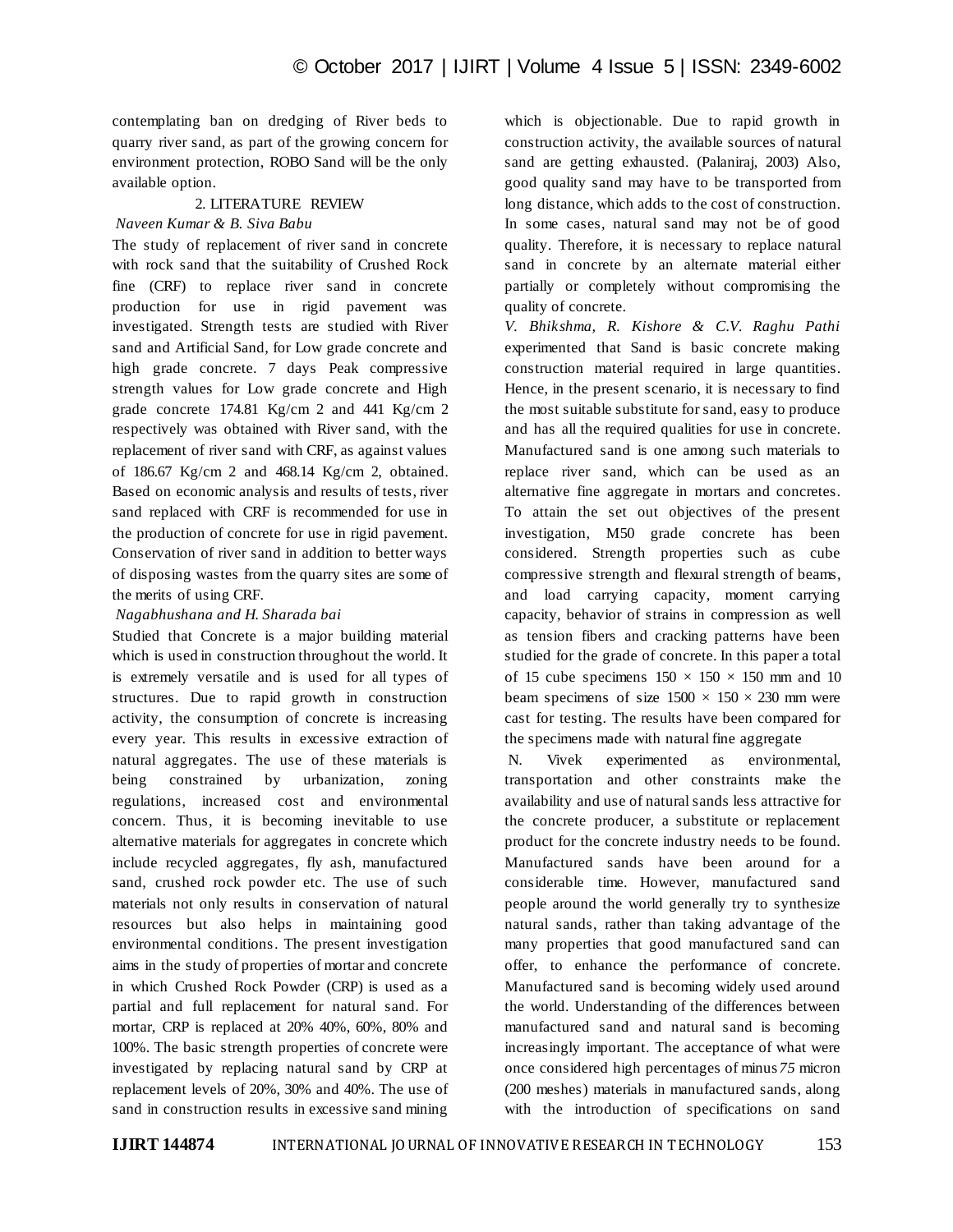particle shape, will ensure that quality manufactured sands will be the preferred option for concrete in the future.

#### 3. RAW MATERIALS USED

The materials that are used in manufacturing concrete are as follows:

- Cement
- Fine Aggregate
- ROBO Sand
- Coarse Aggregate
- **Water**

### 4. EXPERIMENTAL PROGRAM

#### 4.1.Testing For Physical Properties of Cement

| S.No.                       | Type Of Test               | Result      |
|-----------------------------|----------------------------|-------------|
|                             | <b>Fineness</b>            | 2.8%        |
| $\mathcal{D}_{\mathcal{L}}$ | Standard consistency       | 26.8%       |
|                             | Specific gravity           | 3.1         |
|                             | Initial setting time (min) | 50 minutes  |
|                             | Final setting time (min)   | 290 minutes |

4.5 MIX DESIGN FOR M30 GRADE:

The concrete mix design has been done as per IS method

- Details of materials
- Grade of concrete M30
- Type of cement  $-$  OPC 53 grade
- Maximum nominal size of Coarse aggregate – 20mm
- 
- Exposure condition Severe
- Degree of Supervision good
- Type of aggregate Angular aggregate

Assuming state of surface to be SSD (Surface Saturated Dry state)

- Test data of materials
- Specific gravity of OPC- 3.11
- Specific gravity of Natural Sand  $-2.673$
- Specific gravity of ROBO sand  $-2.67$
- Specific gravity of Coarse aggregate 2.66
- Sieve analysis
- Sand Conforming to zone-II of IS 383- 1970
- Aggregate 20 mm nominal size
- 5. TESTS ON CONCRETE
- 5.1 FRESH CONCRETE:
- 5.1.1WORKABILITY:

Workability can be determined by two tests as indicated below:

- Slump cone test
- Compaction factor test

#### 5.1.2. Slump Cone Test

| Sl.<br>N <sub>0</sub> | Materials                                            | Slump<br>height (mm) |
|-----------------------|------------------------------------------------------|----------------------|
| $\mathbf{1}$          | Normal concrete                                      | 50                   |
| $\overline{2}$        | 10%<br>Concrete with<br>Replacement of ROBO Sand     | 40                   |
| 3                     | Concrete with<br>20%<br>Replacement of ROBO Sand     | 41                   |
| 4                     | with<br>50%<br>Concrete<br>Replacement of ROBO Sand  | 45                   |
| 5                     | with<br>Concrete<br>70%<br>Replacement of ROBO Sand  | 40                   |
| 6                     | with<br>100%<br>Concrete<br>Replacement of ROBO Sand | 41                   |

#### Reporting Of Results:

The slump measured should be recorded in mm of subsidence of the specimen

during the test. Any slump specimen, which collapses or shears off laterally gives incorrect result and if this occurs, the test should be repeated with another sample. If in the repeat test also, the specimen shears, the slump should be measured and the fact that the specimen sheared, should be recorded.

5.1.3. COMPACTION FACTOR

| Sl.            | Concrete                 | Compaction |  |
|----------------|--------------------------|------------|--|
| N <sub>o</sub> |                          | factor     |  |
| 1              | Normal concrete          | 0.86       |  |
| $\overline{c}$ | 10%<br>Concrete with     | 0.84       |  |
|                | Replacement of ROBO Sand |            |  |
| 3              | with<br>Concrete<br>20%  | 0.80       |  |
|                | Replacement of ROBO Sand |            |  |
| 4              | Concrete with<br>50%     | 0.83       |  |
|                | Replacement of ROBO Sand |            |  |
| 5              | with<br>70%<br>Concrete  | 0.83       |  |
|                | Replacement of ROBO Sand |            |  |
| 6              | with<br>Concrete<br>100% | 0.81       |  |
|                | Replacement of ROBO Sand |            |  |

5.2 HARDENED CONCRETE

5.2.1 COMPRESSION TEST:

Size of cube  $= 0.15m \times 0.15m \times 0.15m$ 

| Sl. | Concrete                               | Compressive Strength (Mpa) |        |         |
|-----|----------------------------------------|----------------------------|--------|---------|
| No  |                                        | 3 Days                     | 7 Days | 28 Days |
|     | Normal<br>concrete                     | 19.25                      | 28.29  | 38.81   |
| 2   | 10% Replace<br>of<br>ment<br>ROBO Sand | 16.74                      | 27.25  | 39.70   |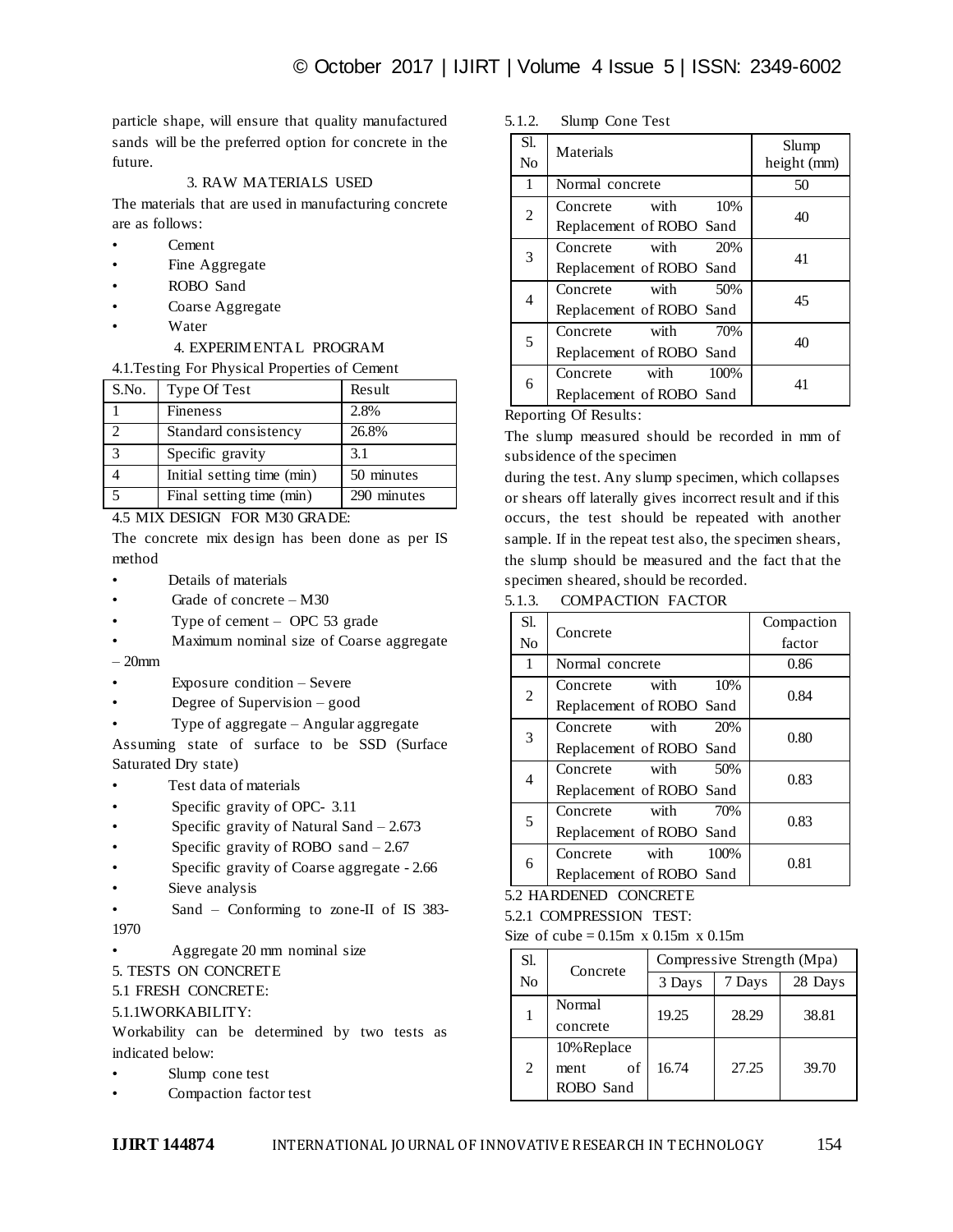|   | 20%               |       | 23.70 | 35.70 |
|---|-------------------|-------|-------|-------|
| 3 | Replacement       | 18.81 |       |       |
|   | <b>ROBO</b><br>of |       |       |       |
|   | Sand              |       |       |       |
|   | 50%               |       | 25.77 | 36.00 |
| 4 | Replacement       | 16.59 |       |       |
|   | <b>ROBO</b><br>of |       |       |       |
|   | Sand              |       |       |       |
|   | 70%               |       | 26.96 | 37.03 |
| 5 | Replacement       | 18.22 |       |       |
|   | <b>ROBO</b><br>of |       |       |       |
|   | Sand              |       |       |       |
| 6 | 100%              |       | 27.40 | 39.85 |
|   | Replacement       | 18.51 |       |       |
|   | <b>ROBO</b><br>of |       |       |       |
|   | Sand              |       |       |       |

5.2.2 SPLIT-TENSILE STRENGTH:

|  | Size of Cylinder = $0.15$ m Dia X 0.30m High |  |  |  |  |
|--|----------------------------------------------|--|--|--|--|
|--|----------------------------------------------|--|--|--|--|

|                        | Concrete       | Split<br>tensile |        | Strength |  |
|------------------------|----------------|------------------|--------|----------|--|
| Sl.                    |                | (Mpa)            |        |          |  |
| No                     |                | 3 Days           | 7 Days | 28 Days  |  |
| 1                      | Normal         | 2.12             | 3.25   | 3.77     |  |
|                        | concrete       |                  |        |          |  |
|                        | 10%            |                  |        |          |  |
| $\overline{c}$         | Replacement of | 1.98             | 2.85   | 3.15     |  |
|                        | ROBO Sand      |                  |        |          |  |
|                        | 20%            |                  |        |          |  |
| 3                      | Replacement of | 1.88             | 2.21   | 3.25     |  |
|                        | ROBO Sand      |                  |        |          |  |
|                        | 50%            |                  |        |          |  |
| 4                      | Replacement of | 1.93             | 2.59   | 3.11     |  |
|                        | ROBO Sand      |                  |        |          |  |
| 5                      | 70%            |                  |        |          |  |
|                        | Replacement of | 1.86             | 2.68   | 3.06     |  |
|                        | ROBO Sand      |                  |        |          |  |
|                        | 100%           |                  |        |          |  |
| 6                      | Replacement of | 1.74             | 2.49   | 3.3      |  |
|                        | ROBO Sand      |                  |        |          |  |
| <b>CONCLUSION</b><br>6 |                |                  |        |          |  |

This study presents the effective way of utilizing robo sand aggregate in concrete. Presently, robo sand is available at a low price in market .Also from the results it is proved that the concrete obtained using robos and aggregate satisfy the minimum requirements of M30 grade of concrete. The Weight is also reduced. Hence it is possible to make M30 grade of normal concrete making use of saw dust and robo sand as fine aggregates.The effect of

percentage replacement of Robo sand on strength property and workability were evaluated and compared with reference mix of 0% replacement of River sand by Robo sand.

- $\triangleright$  From the above experimental results it is observed that, Robosand can be used as alternative material for the fine aggregate.
- $\triangleright$  From the experimental results 50% of fine aggregate can be replaced with Robosand.
- $\triangleright$  Higher fineness modulus, particles grading shape and texture have contributed to better workability of manufactured sand.
- $\triangleright$  Manufactured sand found to have good gradation and good finish which is lacking in Natural sand.
- Manufactured sand has potential to provide alternative to natural sand and helps in maintaining the environment as well as economical balance.
- Robo sand qualifies itself as suitable substitute for river sand at reasonable cost.
- For 100% of Robo sand replacement we can get better compressive strength than that of normal concrete.
- The compressive strength of concrete specimens made with 10%replacementof river sand by Robo sand gives higher strength of 12% to 15% and with 100% replacement gives a higher strength of 3% to 4% as compare to reference mix.
- $\triangleright$  The split tensile strength of concrete specimens made with 50% replacement of river sand by Robo sand gives higher strength of 7%to 9% and with 100% replacement gives a higher strength of 3%to 4% as compare to reference mix.
- By replacement of natural sand with Robo sand, the cost of the construction can be reduced to10% per cum.

### 7. REFERENCES

- [1] Hudson, B. P., "Manufactured Sand for concrete" The Indian concrete Journal,May 1997, pp. 237-240
- [2] Ilangovana R, Mahendrana N and NagamanibK "Strength and durability properties of concrete containing Robo Sand as fine aggregate" ARPN Journal of Engineering and Applied Sciences, vol. 3, no. 5, October 2008, ISSN 1819-6608.
- [3] Mahzuz. H. M. A., Ahmed. A. A. M and Yusuf. M. A "Use of stone powder